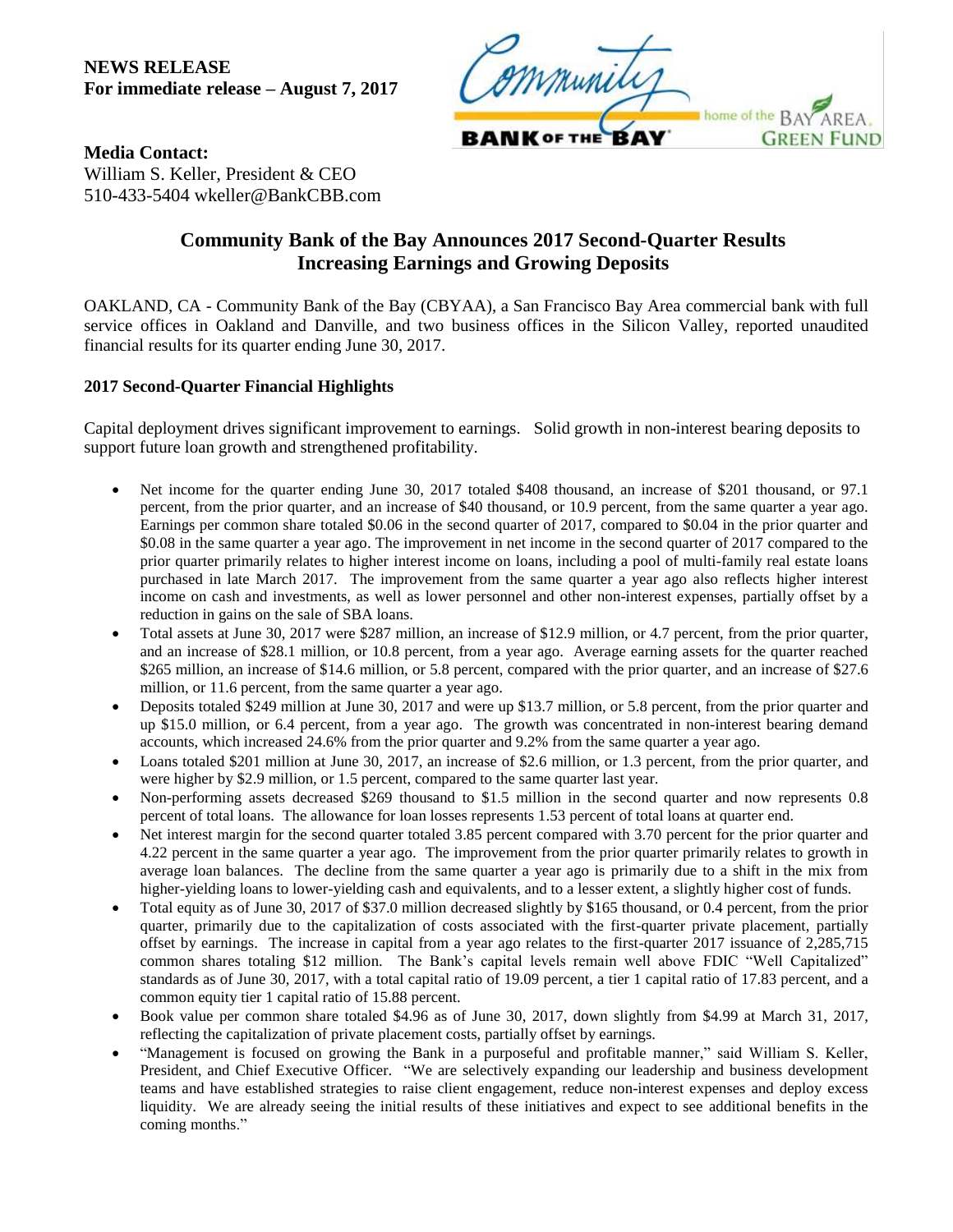## **About Community Bank of the Bay**

Community Bank of the Bay (OTCBB: CBYAA) serves the financial needs of closely held businesses and professional service firms, as well as their owner-operators and non-profit organizations throughout the San Francisco Bay Area. Community Bank of the Bay is a member of the FDIC, an SBA Preferred Lender, and a CDARS depository institution, headquartered in Oakland, with offices in Danville, San Mateo and Campbell, CA. It is also California's first FDIC-insured certified Community Development Financial Institution and one of only three operating in the Northern California market. The bank is recognized for establishing the Bay Area Green Fund to provide financing to sustainable businesses and projects and supports environmentally responsible values. Additional information on the bank is available online at [www.BankCBB.com.](http://www.bankcbb.com/)

## *Forward-Looking Statements*

*This release may contain forward-looking statements, such as, among others, statements about plans, expectations and goals concerning growth and improvement. Forward-looking statements are subject to risks and uncertainties. Such risks and uncertainties may include but are not necessarily limited to fluctuations in interest rates, inflation, government regulations and general economic conditions, including the real estate market in California and other factors beyond the Bank's control. Such risks and uncertainties could cause results for subsequent interim periods or for the entire year to differ materially from those indicated. Readers should not place undue reliance on the forward-looking statements, which reflect management's view only as of the date hereof. The Bank does not undertake, and specifically disclaims, any obligation to update or revise any forwardlooking statements, whether to reflect new information, future events, or otherwise, except as required by law.*

|                                                 |                    | <b>COMMUNITY BANK OF THE BAY</b> |              |             |                |  |  |  |  |  |
|-------------------------------------------------|--------------------|----------------------------------|--------------|-------------|----------------|--|--|--|--|--|
| UNAUDITED SUMMARY FINANCIAL STATEMENTS          |                    |                                  |              |             |                |  |  |  |  |  |
| (In thousands except earnings per share)        |                    |                                  |              |             |                |  |  |  |  |  |
|                                                 |                    |                                  |              |             |                |  |  |  |  |  |
|                                                 |                    |                                  |              |             |                |  |  |  |  |  |
| <b>INCOME STATEMENT</b>                         | Three Months Ended |                                  |              |             |                |  |  |  |  |  |
|                                                 | 2017               | 2017                             | Otr over Otr | 2016        | Year over Year |  |  |  |  |  |
|                                                 | June 30            | March 31                         | % Change     | June 30     | % Change       |  |  |  |  |  |
| Interest income                                 | \$<br>2,770        | \$<br>2,519                      | 10.0%        | \$<br>2,678 | 3.4%           |  |  |  |  |  |
| Interest expense                                | 231                | 235                              | $-1.7%$      | 188         | 22.9%          |  |  |  |  |  |
| Net interest income before provision            | 2,539              | 2,284                            | 11.2%        | 2,490       | 2.0%           |  |  |  |  |  |
| Provision for Loan Loss Reserve                 | 75                 | 50                               | 50.0%        |             | <b>NMV</b>     |  |  |  |  |  |
| Net interest income after provision             | 2,464              | 2,234                            | 10.3%        | 2.490       | $-1.0%$        |  |  |  |  |  |
| Non-interest income                             | 148                | 139                              | 6.5%         | 323         | $-54.2%$       |  |  |  |  |  |
| Non-interest expense                            | 1.933              | 2.028                            | $-4.7%$      | 2.200       | $-12.1%$       |  |  |  |  |  |
| Income before provision for income taxes        | 679                | 345                              | 96.8%        | 613         | 10.8%          |  |  |  |  |  |
| Provision for income taxes                      | 271                | 138                              | 96.4%        | 245         | 10.6%          |  |  |  |  |  |
| Net income                                      | \$<br>408          | \$<br>207                        | 97.1%        | \$<br>368   | 10.9%          |  |  |  |  |  |
| Less: preferred dividends                       | 20                 | 20                               | 0.0%         | 20          | 0.0%           |  |  |  |  |  |
| Net income available for common stockholders \$ | 388                | \$<br>187                        | 107.5%       | \$<br>348   | 11.5%          |  |  |  |  |  |
| Basic earnings per common share                 | \$<br>0.06         | Ś<br>0.04                        | 50.0%        | \$<br>0.08  | $-25.0%$       |  |  |  |  |  |
| Common shares outstanding EP                    | 6,634,306          | 4.898.819                        | 35.4%        | 4,314,444   | 53.8%          |  |  |  |  |  |
| Return on average assets                        | 0.58%              | 31.00%                           |              | 0.59%       |                |  |  |  |  |  |
| Return on average common equity                 | 4.67%              | 3.12%                            |              | 7.07%       |                |  |  |  |  |  |